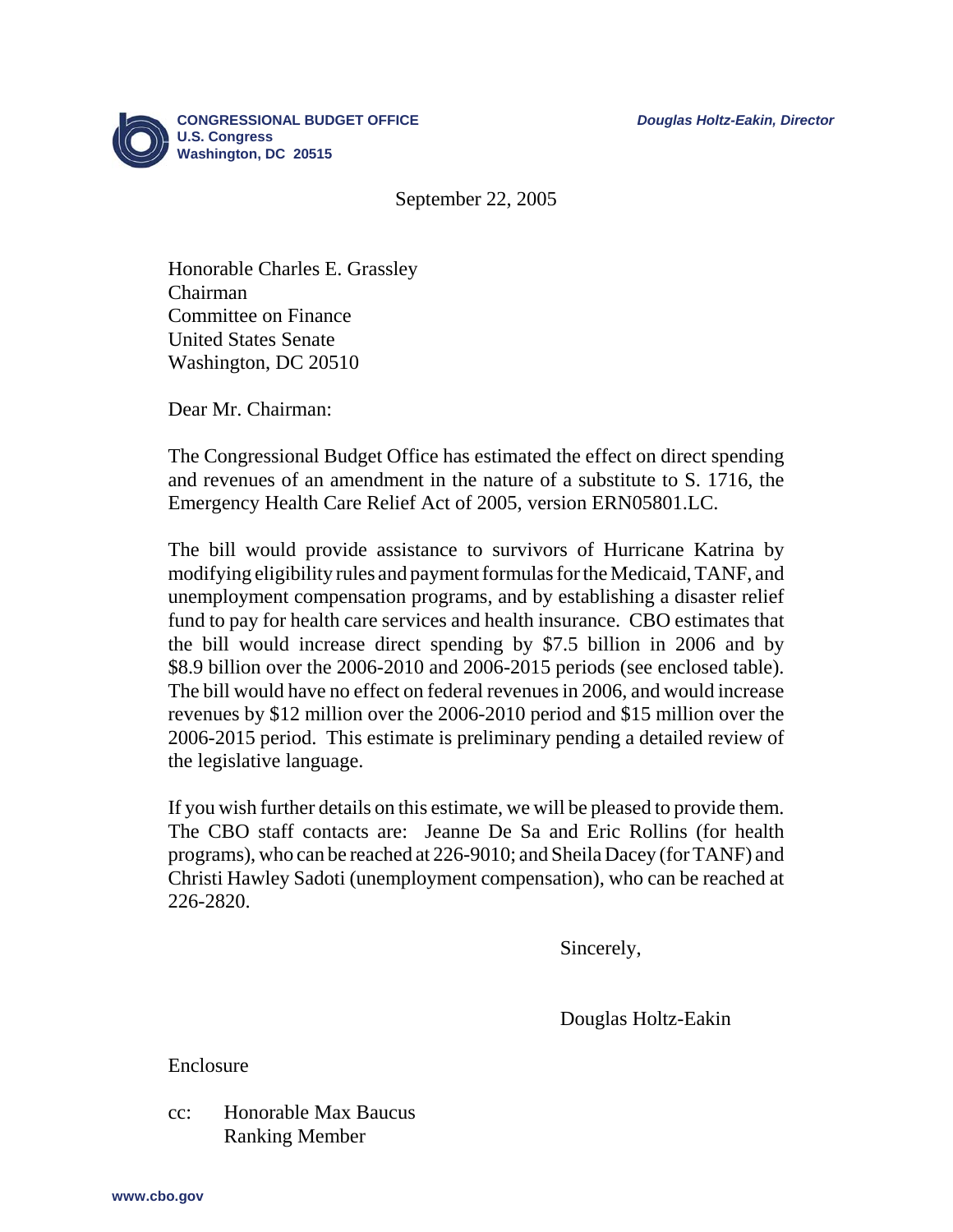## **Preliminary CBO Estimate of S. 1716, the Emergency Health Care Relief Act of 2005**

(Millions of Dollars, by Fiscal Year)

|                                        | 2005        | 2006    | 2007        | 2008                              | 2009           | 2010         | 2011        | 2012           | 2013        | 2014           | 2015     | 2005-10        | 2005-15     |
|----------------------------------------|-------------|---------|-------------|-----------------------------------|----------------|--------------|-------------|----------------|-------------|----------------|----------|----------------|-------------|
|                                        |             |         |             | <b>Changes in Direct Spending</b> |                |              |             |                |             |                |          |                |             |
| Title I: Emergency Health Care Relief  |             |         |             |                                   |                |              |             |                |             |                |          |                |             |
| <b>Disaster Relief Medicaid</b>        |             |         |             |                                   |                |              |             |                |             |                |          |                |             |
| <b>Estimated Budget Authority</b>      | 0           | 1,565   | 50          | 0                                 | 0              | 0            | 0           | 0              | 0           | 0              | 0        | 1,615          | 1,615       |
| <b>Estimated Outlays</b>               | $\Omega$    | 1,565   | 50          | $\mathbf{0}$                      | $\mathbf 0$    | $\mathbf 0$  | $\mathbf 0$ | $\mathbf{0}$   | $\mathbf 0$ | $\Omega$       | $\Omega$ | 1,615          | 1,615       |
| 100% FMAP for LA, MS, and AL           |             |         |             |                                   |                |              |             |                |             |                |          |                |             |
| <b>Estimated Budget Authority</b>      | 0           | 3,684   | 1,136       |                                   | 13             | 6            |             |                |             |                |          | 4,839          | 4,840       |
| <b>Estimated Outlays</b>               | $\Omega$    | 3,730   | 1,150       | $\star$                           | $-12$          | -6           |             |                |             |                |          | 4,862          | 4,862       |
| <b>FMAP Increases for Other States</b> |             |         |             |                                   |                |              |             |                |             |                |          |                |             |
| <b>Estimated Budget Authority</b>      | $\mathbf 0$ | 672     | 28          |                                   | $\star$        | $\mathbf{1}$ |             |                |             |                |          | 703            | 704         |
| <b>Estimated Outlays</b>               | $\mathbf 0$ | 682     | 26          | $-1$                              | $\star$        | $-1$         |             |                |             |                | $\star$  | 706            | 705         |
| Waive Medicare Late Enrollment Penalty |             |         |             |                                   |                |              |             |                |             |                |          |                |             |
| <b>Estimated Budget Authority</b>      | $\pmb{0}$   | $\star$ |             |                                   |                |              |             |                |             |                |          |                | 3           |
| <b>Estimated Outlays</b>               | $\mathbf 0$ | $\star$ | $\star$     |                                   |                |              |             |                |             |                | $\star$  | $\overline{1}$ | 3           |
| Medicare Payments for Bad Debt         |             |         |             |                                   |                |              |             |                |             |                |          |                |             |
| <b>Estimated Budget Authority</b>      | 0           | 5       | 30          | 0                                 | 0              | 0            | 0           | 0              | 0           | 0              | 0        | 35             | $35\,$      |
| <b>Estimated Outlays</b>               | $\Omega$    | 5       | 30          | $\Omega$                          | $\Omega$       | $\Omega$     | $\Omega$    | $\Omega$       | $\Omega$    | $\Omega$       | $\Omega$ | 35             | 35          |
| Disaster Relief Fund                   |             |         |             |                                   |                |              |             |                |             |                |          |                |             |
| <b>Budget Authority</b>                | 800         | 0       | 0           | 0                                 | 0              | 0            | 0           | $\mathbf 0$    | 0           | 0              | 0        | 800            | 800         |
| <b>Estimated Outlays</b>               | $\mathbf 0$ | 800     | $\mathbf 0$ | $\Omega$                          | $\overline{0}$ | $\Omega$     | $\Omega$    | $\overline{0}$ | $\mathbf 0$ | $\overline{0}$ | $\Omega$ | 800            | 800         |
| Subtotal -- Title I                    |             |         |             |                                   |                |              |             |                |             |                |          |                |             |
| <b>Estimated Budget Authority</b>      | 800         | 5,912   | 1,245       | 2                                 | 13             | 7            | 1           | 1              | 1           |                |          | 7,979          | 7,982       |
| <b>Estimated Outlays</b>               | $\mathbf 0$ | 6,768   | 1,256       | $-1$                              | $-12$          | $-6$         |             |                |             |                |          | 8,004          | 8,005       |
|                                        |             |         |             |                                   |                |              |             |                |             |                |          |                | (Continued) |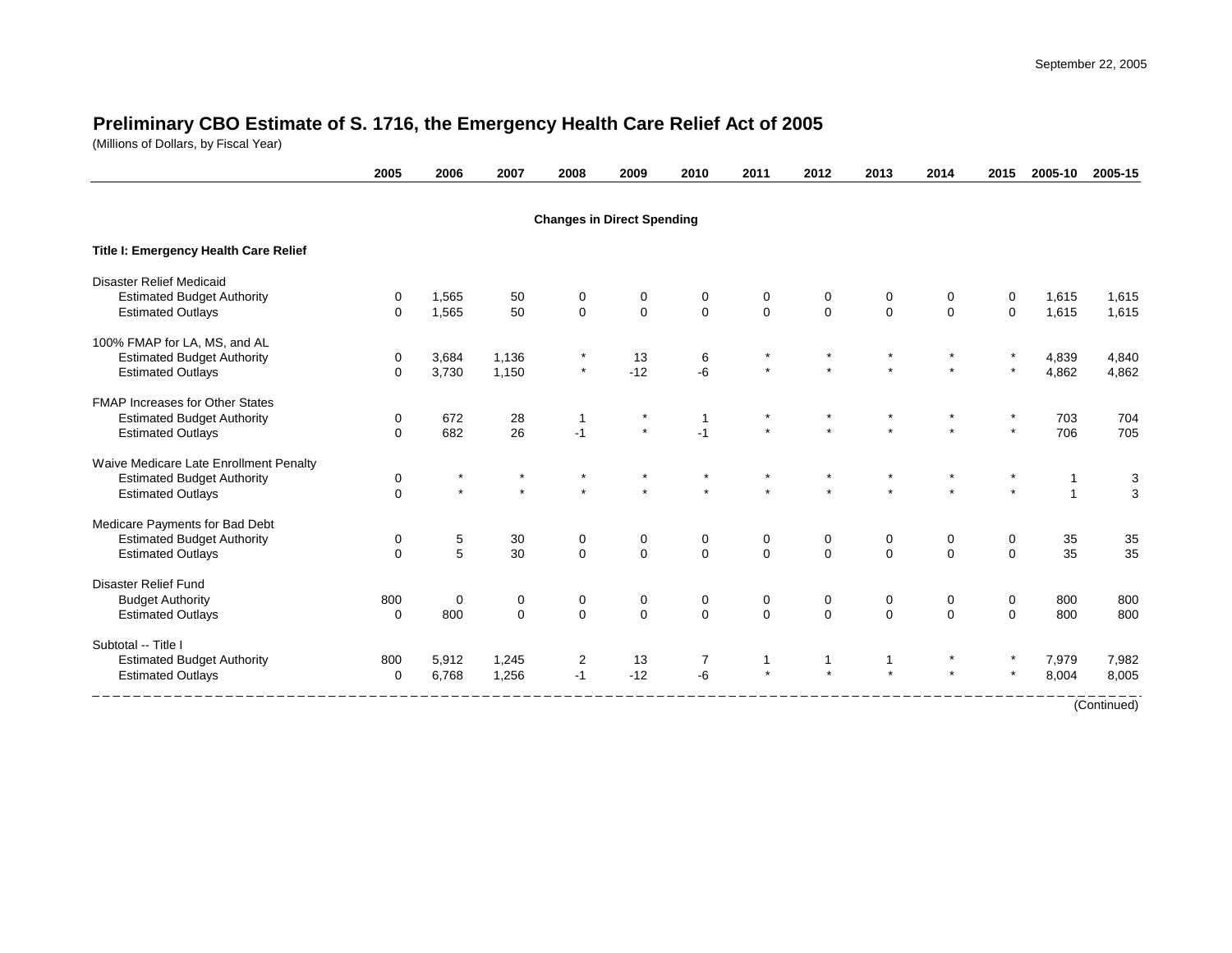## Continued.

| <b>Title II: TANF Relief</b>                            |             |                |              |              |             |             |              |              |             |             |              |       |                |
|---------------------------------------------------------|-------------|----------------|--------------|--------------|-------------|-------------|--------------|--------------|-------------|-------------|--------------|-------|----------------|
| <b>Contingency Funds for Host States</b>                |             |                |              |              |             |             |              |              |             |             |              |       |                |
| <b>Estimated Budget Authority</b>                       | 70          | 130            | 0            | 0            | 0           | 0           | 0            | 0            | 0           | 0           | 0            | 200   | 200            |
| <b>Estimated Outlays</b>                                | $\star$     | 180            | 20           | $\Omega$     | $\mathsf 0$ | $\mathbf 0$ | $\mathbf{0}$ | $\mathbf{0}$ | $\mathbf 0$ | $\Omega$    | $\mathbf 0$  | 200   | 200            |
| Contingency Funds for Direct Impact States              |             |                |              |              |             |             |              |              |             |             |              |       |                |
| <b>Estimated Budget Authority</b>                       | 86          | 155            | $\mathbf 0$  | 0            | 0           | 0           | 0            | 0            | 0           | 0           | 0            | 241   | 241            |
| <b>Estimated Outlays</b>                                |             | 145            | 72           | 24           | $\Omega$    | $\Omega$    | $\mathbf{0}$ | $\mathbf{0}$ | $\mathbf 0$ | $\Omega$    | $\Omega$     | 241   | 241            |
| Increase Loan Limit for Direct Impact States            |             |                |              |              |             |             |              |              |             |             |              |       |                |
| <b>Estimated Budget Authority</b>                       | 69          | 0              | 0            | 0            | 0           | 0           | 0            | 0            | 0           | 0           | 0            | 69    | 69             |
| <b>Estimated Outlays</b>                                | $\star$     | 42             | 21           | 6            | $\mathbf 0$ | $\mathbf 0$ | $\Omega$     | 0            | $\mathbf 0$ | $\mathbf 0$ | $\mathbf 0$  | 69    | 69             |
| Waive Child Support Assignment Rules                    |             |                |              |              |             |             |              |              |             |             |              |       |                |
| <b>Estimated Budget Authority</b>                       | 0           | 3              | 0            | 0            | 0           | 0           | 0            | 0            | 0           | 0           | 0            | 3     | 3              |
| <b>Estimated Outlays</b>                                | $\Omega$    | $\mathbf{3}$   | $\mathbf 0$  | $\Omega$     | $\Omega$    | $\Omega$    | $\Omega$     | $\mathbf{0}$ | $\Omega$    | $\Omega$    | $\mathbf 0$  | 3     | $\overline{3}$ |
| Subtotal -- Title II                                    |             |                |              |              |             |             |              |              |             |             |              |       |                |
| <b>Estimated Budget Authority</b>                       | 225         | 288            | $\mathbf 0$  | $\Omega$     | $\mathbf 0$ | 0           | 0            | 0            | 0           | 0           | 0            | 513   | 513            |
| <b>Estimated Outlays</b>                                | $\star$     | 370            | 113          | 30           | $\mathbf 0$ | $\mathbf 0$ | $\mathbf 0$  | $\mathbf 0$  | $\mathbf 0$ | $\Omega$    | $\Omega$     | 513   | 513            |
| Title III: Temporary Extended Unemployment Compensation |             |                |              |              |             |             |              |              |             |             |              |       |                |
| <b>Unemployment Compensation</b>                        |             |                |              |              |             |             |              |              |             |             |              |       |                |
| <b>Estimated Budget Authority</b>                       | 0           | 385            | 0            | 0            | 0           | 0           | 0            | 0            | 0           | 0           | 0            | 385   | 385            |
| <b>Estimated Outlays</b>                                | $\mathbf 0$ | 385            | $\mathbf 0$  | $\mathbf{0}$ | $\mathbf 0$ | $\Omega$    | $\Omega$     | $\mathbf{0}$ | $\mathbf 0$ | $\Omega$    | $\Omega$     | 385   | 385            |
| <b>Title IV: Miscellaneous Provisions</b>               |             |                |              |              |             |             |              |              |             |             |              |       |                |
| Oversight Funding for Inspector General                 |             |                |              |              |             |             |              |              |             |             |              |       |                |
| <b>Budget Authority</b>                                 | 5           | 0              | 0            | 0            | 0           | 0           | 0            | 0            | 0           | 0           | 0            | 5     | 5              |
| <b>Estimated Outlays</b>                                | $\Omega$    | $\overline{4}$ | $\mathbf{1}$ | $\Omega$     | $\Omega$    | $\Omega$    | $\Omega$     | $\mathbf{0}$ | $\mathbf 0$ | $\Omega$    | $\mathbf{0}$ | 5     | 5              |
| <b>Total Changes in Direct Spending</b>                 |             |                |              |              |             |             |              |              |             |             |              |       |                |
| <b>Estimated Budget Authority</b>                       | 1,030       | 6,584          | 1,245        | 2            | 13          | 7           |              | 1            |             |             |              | 8,881 | 8,884          |
| <b>Estimated Outlays</b>                                |             | 7,527          | 1,370        | 29           | $-12$       | $-6$        |              |              |             |             |              | 8,907 | 8,908          |
|                                                         |             |                |              |              |             |             |              |              |             |             |              |       | (Continued)    |